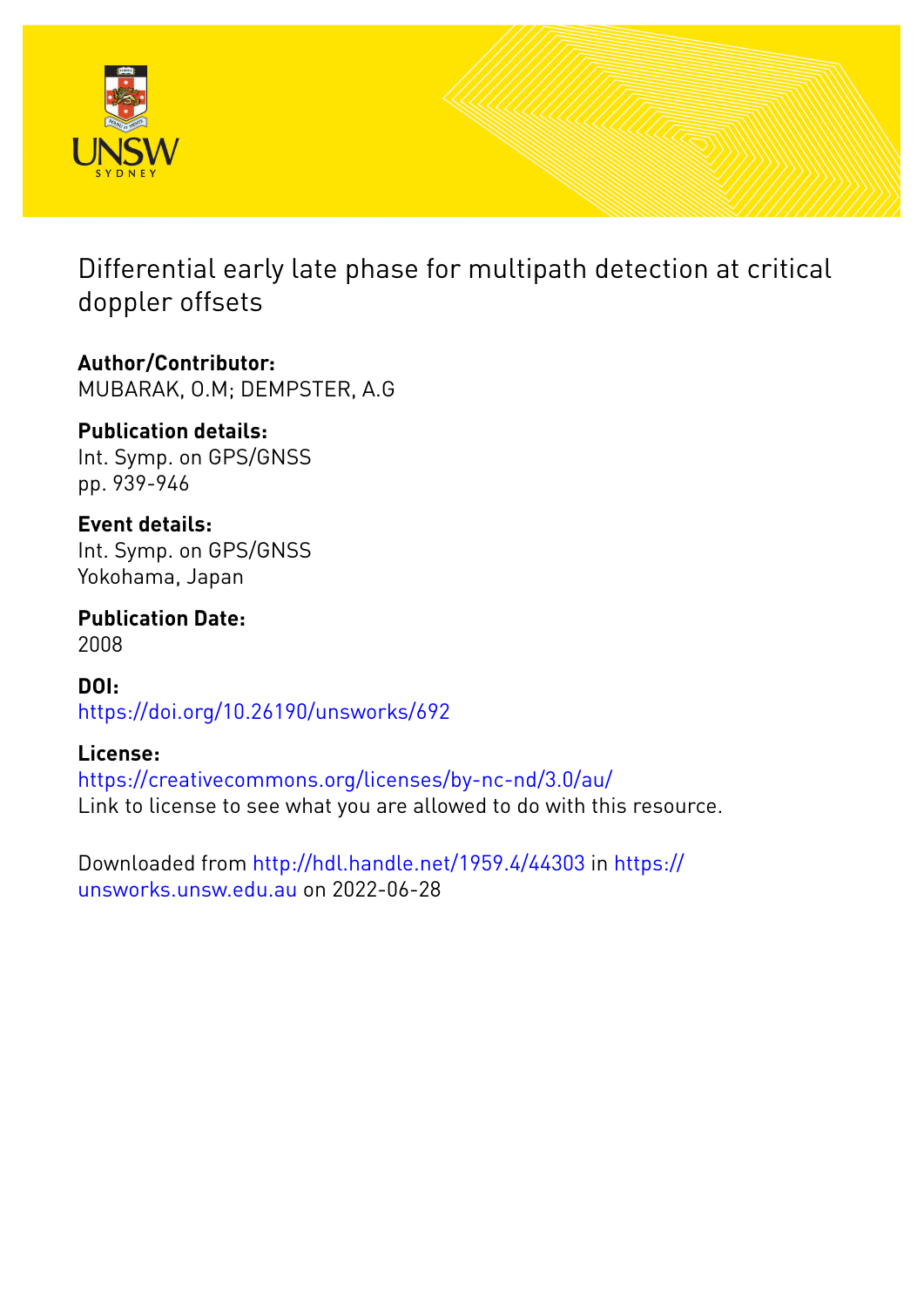# Differential Early Late Phase for Multipath Detection at Critical Doppler Offsets

Omer Mohsin Mubarak, The University of New South Wales, Sydney Australia Andrew G Dempster, The University of New South Wales, Sydney Australia omer@student.unsw.edu.au

# BIOGRAPHY

Omer Mohsin Mubarak is a PhD student in the School of Surveying and Spatial Information Systems at the University of New South Wales, Australia. He completed a Master of Engineering in Electrical Engineering from the same university in 2006 and a Bachelor of Science in Electronics Engineering from Ghulam Ishaq Khan Institute of Engineering Sciences and Technology, Pakistan in 2002. His current research is focused on multipath mitigation using modernized GNSS signals.

Andrew Dempster is Director of Research in the School of Surveying and Spatial Information Systems at the University of New South Wales. He was project manager and system engineer on the first GPS receiver to be designed in Australia and has been teaching satellite navigation for over a decade. His current research interests are in signal processing for satellite navigation, new receiver techniques and new location technologies.

# **ABSTRACT**

Early late phase (ELP) is a difference in phase of early and late correlator outputs. It is higher in the presence of multipath, which makes it effective for detecting the presence of multipath It has been found that at certain Doppler offsets, averaged ELP is higher even in the absence of multipath [2]. This can cause false alarms for multipath detection. This paper presents a differential ELP (DELP). It has been shown that it has a lower value at these critical carrier frequencies of the satellite signal in a given channel. These critical carrier frequencies can be divided into two types, fixed critical frequencies and variable critical frequencies.

On the basis of mathematical models for ELP [2], it is proposed to locally generate the estimate of ELP when the IF of a desired satellite is within 50 Hz of any critical frequency. Around fixed critical frequencies, an estimate of ELP is generated using the tracking loop outputs of the desired signal channel for the given integration period.

Around variable critical frequencies, an ELP estimate is generated using the tracking loop outputs for the desired signal channel and an interfering one. In most receivers, it is likely that the integration period of different channels would not be synchronized with each other in time. Thus, in this case the tracking loop outputs from interfering channels are interpolated for the time duration of integration period of the current channel.

These estimates for ELP are then subtracted from the ELP of the received signal to obtain DELP. As DELP is significantly lower than ELP at critical frequencies, a lower threshold can be set for multipath detection for DELP as compared to ELP. This is helpful for detecting multipath when the reflected signal is relatively weaker when compared to the LOS signal or the phase difference between the two is close to integer multiples of  $\pi$ . This paper also analyzes DELP in the presence of multipath in the satellite signal being tracked as well as in the interfering one.

# **INTRODUCTION**

Multipath is one of the major sources of error in navigation systems, especially in indoor and urban environments. In urban environments, it is possible that a reflected signal is received from the satellite in addition to or instead of the line of sight (LOS) signal. The reception of more than one signal from the same transmitter is known as multipath. The reflected signal is always received at the receiver with some time delay compared to the LOS signal due to its longer path. It may be stronger or weaker than the LOS signal. In the presence of both LOS and reflected signals, the two signals have different carrier phases when they reach the receiver because of the time delay between them. Recently, this difference has been exploited for effective multipath detection. A novel parameter, early late phase (ELP) has been proposed. It is calculated as the difference in phase of early and late correlator outputs [1]. As opposed to most other methods for multipath mitigation which use the magnitude of correlator outputs, ELP is calculated from their phase.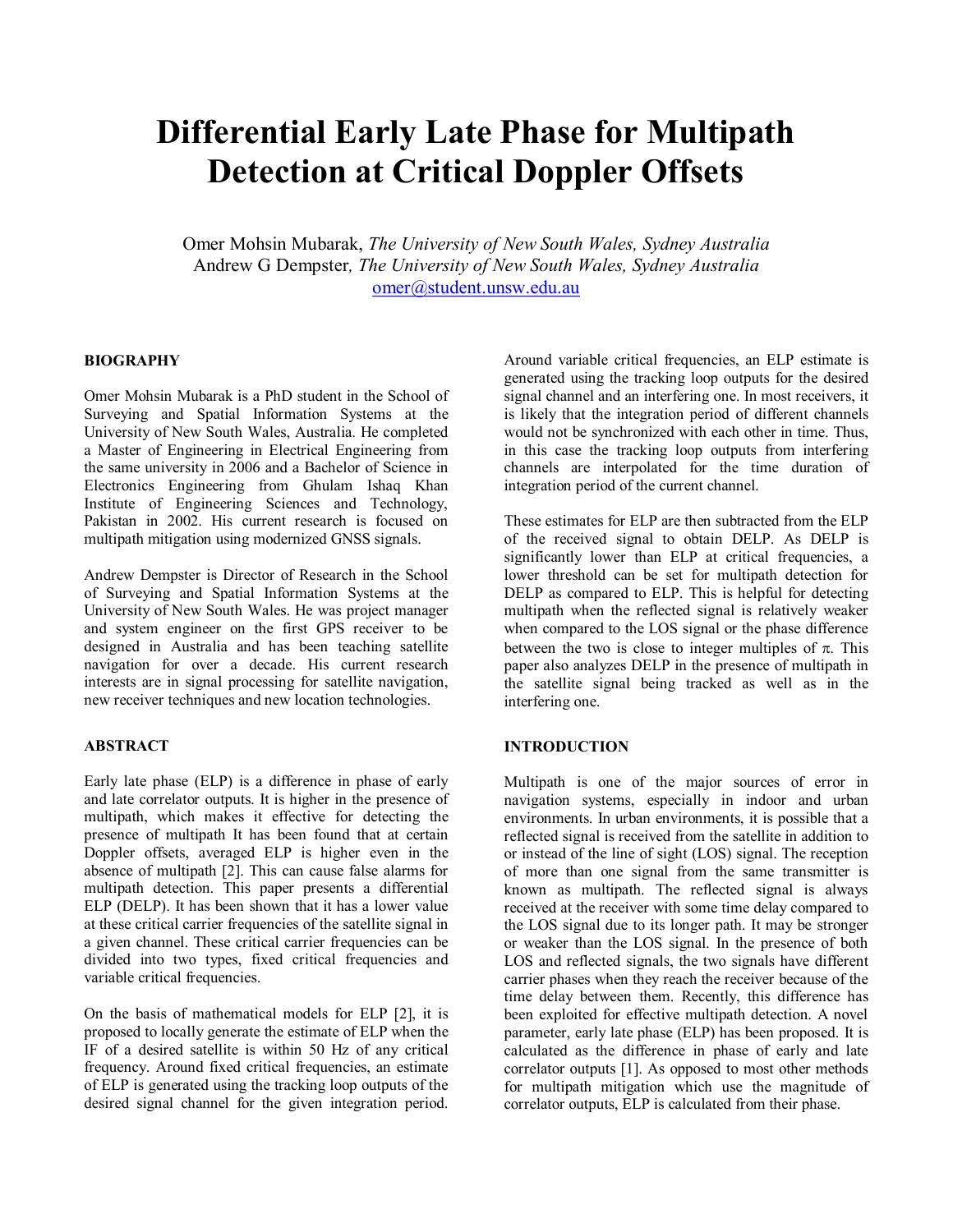ELP is averaged in time to reduce thermal noise effects. It has been found that at certain Doppler offsets, averaged ELP is higher even in absence of multipath [2]. This can cause false alarms for multipath detection. This paper presents a differential ELP (DELP), which has lower value at these critical carrier frequencies of the satellite signal in a given channel.

The paper first presents a brief introduction to early late phase and then identifies the critical Doppler offsets. Then DELP is described and results are presented showing that it is better than ELP for avoiding false alarms in multipath detection. Lastly, DELP is analyzed for the multipath environments. Results presented in this paper are obtained using a software receiver [4].

## EARLY LATE PHASE

In the presence of multipath, the carrier tracking loop in the receiver is locked to a phase which is somewhere between the phase of the LOS signal and that of the reflected one [1]. The phase error between the LOS signal and local signal depends on the relative amplitude of the reflected signal with respect to the LOS one and the phase difference between the two. The carrier tracking loop adjusts the phase to keep maximum energy in the I channel of the prompt correlator. This means that the phase of the prompt correlator always remains close to zero. However, the presence of the same signal at two carrier phases results in nonzero phases of early and late correlators. The phase of one of these moves toward positive and another one towards negative in the presence of multipath. Thus, ELP, which is the difference of the two, is higher in the presence of multipath and shown to be a useful discriminator to detect multipath's presence [3].

# CRITICAL DOPPLER OFFSETS

ELP is averaged in time to reduce the thermal noise effects. It has been found that at certain Doppler offsets, averaged ELP is higher even in absence of multipath [2]. This can cause false alarms for multipath detection, as an increase in ELP magnitude otherwise corresponds to the presence of multipath. In this paper, these Doppler offsets are termed as critical Doppler offsets. They can be divided into two types, fixed critical Doppler offsets and variable critical Doppler offsets.

## Fixed critical Doppler offsets:

All the correlator outputs in a receiver have a residual carrier and as ELP is calculated from them, it has the same frequency component as well. In the absence of multipath, this carrier in the ELP has a mean of zero and

thus averaged ELP is zero. However, whenever the intermediate frequency (IF) is an integer multiple of 500 Hz, the residual carrier becomes a DC value and as a result ELP is averaged to a nonzero value [2].

Figure 1 shows the averaged ELP for PRN 12 in a noiseless environment with an integration period of 1 msec [2]. It can be seen that the averaged ELP has higher magnitude at every IF of 500 Hz integer multiples. The Doppler offsets in the satellite carrier frequency which cause such an IF are termed "fixed critical Doppler offsets". Fixed critical Doppler offsets are known a priori and remain same for the given receiver. The increase in ELP at these offsets is dependent on the Doppler offset in the carrier frequency and PRN code for the desired satellite.



Figure 1 – ELP averaged over 20 msec in absence of multipath (PRN 12) [2]

#### Variable critical Doppler offsets:

Figure 2 shows the averaged ELP for PRN 12 in the presence of satellite PRN 25 with IF of 1405150 Hz [2]. It can be seen that the ELP magnitude is higher at each IF whose difference or sum with IF of PRN 12 is equal to an integer multiple of 1 kHz, in addition to fixed critical Doppler offsets. These additional Doppler offsets are termed "variable critical Doppler offsets". Variable critical frequencies depend on the Doppler offset of carriers of other interfering satellite signals present and thus they change over time. The increase in ELP in this case is dependant on carrier frequency difference between the two satellites, their PRN codes and the phase offset between their PRN codes.

# DIFFERENTIAL EARLY LATE PHASE

This paper presents a differential ELP (DELP), which has a lower value at the critical Doppler offsets of the carrier frequency of the satellite signal as compared to ELP. Moreover, in the presence of a given multipath, the numerical value of DELP is approximately equal to that of ELP. As DELP evaluation requires more processing than that of ELP, it is proposed that DELP should be used instead of ELP only around critical Doppler offsets. For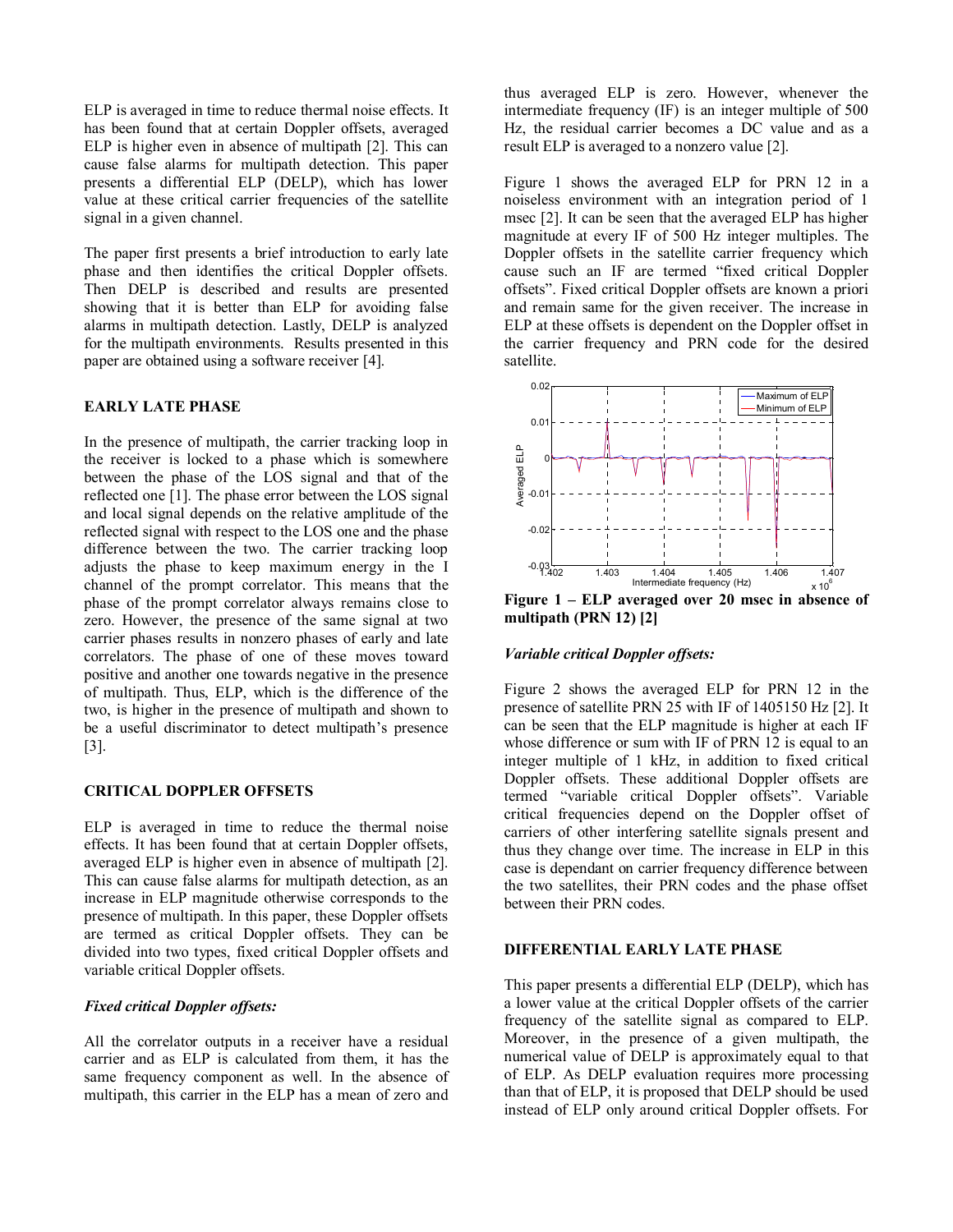ELP averaging time of 20 msec, DELP is used instead of ELP within  $(20$ msec)<sup>-1</sup> = 50 Hz of critical Doppler offsets. This ensures that whenever ELP is used for multipath detection; there is at least one complete cycle of residual carrier in an averaging period.

DELP is calculated as the difference of ELP of the incoming signal and the locally generated ELP for a given set of conditions. These conditions include code and carrier information of the incoming signal, which can be obtained from tracking loop outputs.

#### DELP at fixed critical Doppler offsets:

An estimate of the output of the late correlator in the Qchannel can be given by equation 1 [2].

$$
Q_{Le}(x) = \sum_{k=0}^{s-1} \left[ \sin\left(\frac{2\pi f}{FS}(x+k)\right) - \cos\left(\frac{2\pi f}{FS}(x+k) + \theta\right) c(x+k)c(x+k-\varepsilon) \right] \tag{1}
$$

where subscript  $e$  corresponds to estimate,  $f$  is the IF,  $FS$ is the sampling frequency,  $c$  is the PRN code of the satellite being tracked, s is the number of samples per integration interval,  $\varepsilon$  is the correlator spacing and  $\theta$  is the carrier phase error, which should ideally be equal to zero. Similarly, other correlator outputs can also be computed. Thus, an estimate of ELP for a given satellite signal in absence of multipath, noise and cross correlation can be given by equation 2.

$$
ELP_e(x) = \tan^{-1} \left( \frac{\sum_{k=0}^{s-1} \left[ \cos\left(\frac{2\pi f}{FS}(x+k)\right) - \tan^{-1} \left( \frac{\sum_{k=0}^{s-1} \left[ \cos\left(\frac{2\pi f}{FS}(x+k) + \theta \right] c(x+k)c(x+k+\varepsilon) \right] - \sin\left(\frac{\sum_{k=0}^{s-1} \left[ \sin\left(\frac{2\pi f}{FS}(x+k)\right) - \cos\left(\frac{2\pi f}{FS}(x+k)\right] \right] - \tan^{-1} \left( \frac{\sum_{k=0}^{s-1} \left[ \cos\left(\frac{2\pi f}{FS}(x+k)\right) - \cos\left(\frac{2\pi f}{FS}(x+k)\right] - \cos\left(\frac{2\pi f}{FS}(x+k)\right) \right] - \sin\left(\frac{\sum_{k=0}^{s-1} \left[ \sin\left(\frac{2\pi f}{FS}(x+k)\right) - \cos\left(\frac{2\pi f}{FS}(x+k)\right] - \cos\left(\frac{2\pi f}{FS}(x+k)\right) \right] \right)}{ \sin\left(\frac{2\pi f}{FS}(x+k) + \theta \right) c(x+k)c(x+k-\varepsilon)} \right)
$$
\n(2)



Figure 2 – ELP for PRN 12 averaged over 20 msec in presence of PRN 25 (IF=1405150 Hz) and absence of multipath [2].

In order to calculate estimated ELP, parameters on the right hand side of the equation 2 are obtained from the tracking loop output.  $f$  is obtained directly from carrier tracking loop, s is calculated using the code frequency from code tracking loop,  $\varepsilon$  and FS are fixed for a given receiver and  $\theta$  is assumed to be zero. The ELP of the received signal can be calculated using correlator outputs, as given in equation 3.

$$
ELP_c(x) = \tan^{-1}\left(\frac{Q_{Ec}(x)}{I_{Ec}(x)}\right) - \tan^{-1}\left(\frac{Q_{Le}(x)}{I_{Le}(x)}\right)
$$
\n(3)

where subscript  $c$  corresponds to the value calculated directly from the received signal. DELP is defined as the difference between the estimated and calculated ELP, given by equation 4.

$$
DELP(x) = ELP_c(x) - ELP_e(x)
$$
\n(4)

DELP is also averaged in time to reduce the effect of thermal noise.

As mentioned before, DELP is used instead of ELP within 50 Hz of fixed critical Doppler offsets. This implies that the carrier frequency estimated by the tracking loop will be checked continuously and estimated ELP is computed when it is within 50 Hz of any critical Doppler offset. However, the carrier frequency given by the carrier tracking loop also has residual carrier, which is present in all correlator outputs [2]. This residual carrier can cause a problem at the 50 Hz boundaries around critical Doppler offsets. Figure 3 shows the estimated and mathematically calculated ELP at IF of 1405050 Hz, which is exactly 50 Hz away from the critical IF of 1.405 MHz. It can be seen that since the IF is checked for every integration period, the estimated ELP is only calculated for half of the cycle, when the numerical value of carrier frequency given by the tracking loop is within 50 Hz. It can cause averaged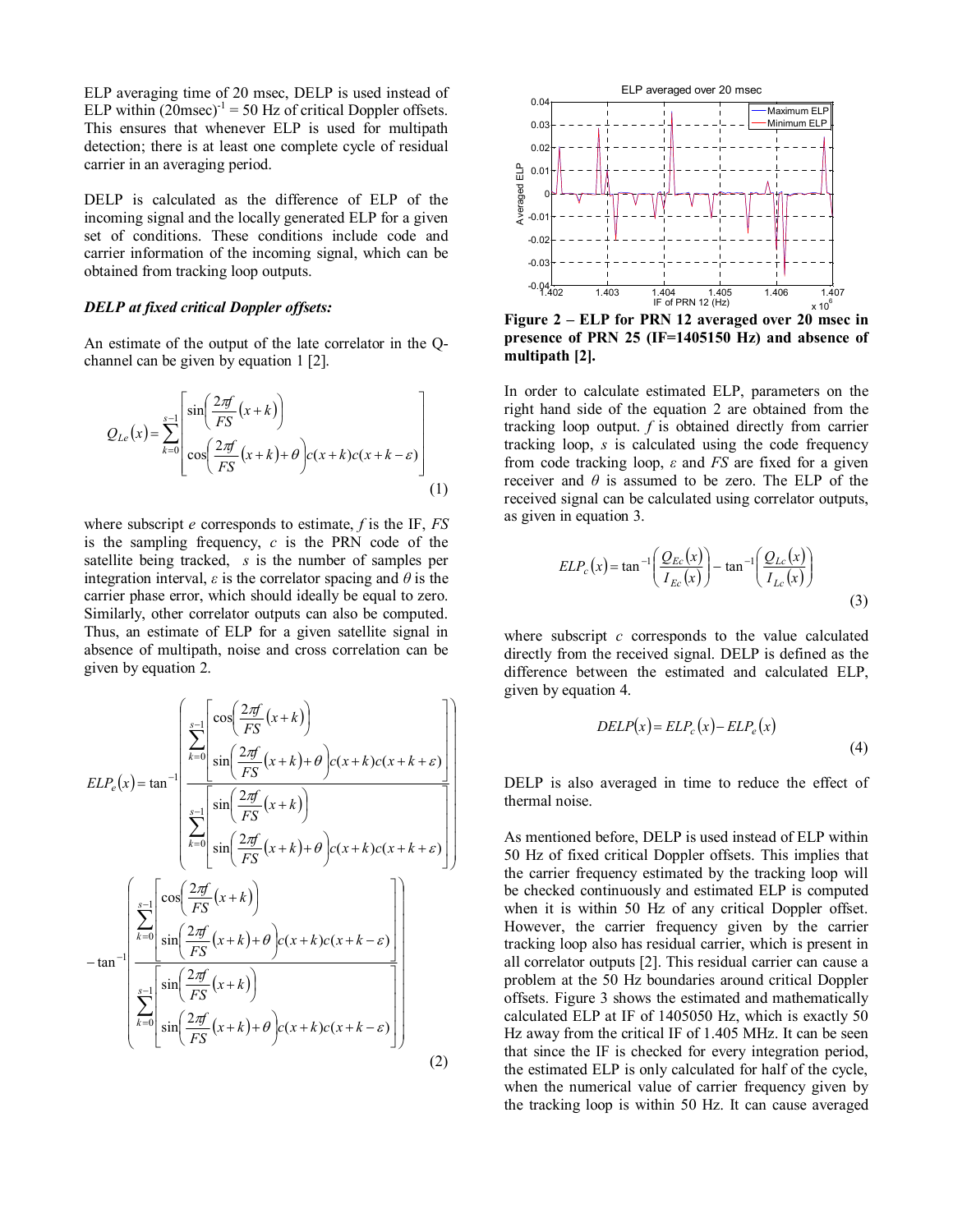DELP to have higher magnitude and thus can result in a false alarm for multipath detection.



Figure 3 – Actual and estimated ELP for PRN 12 for IF of 1405050 Hz in absence of multipath

Thus, a simple algorithm shown in Figure 4 is proposed to determine if estimated ELP needs to be calculated or not. It simply increases the boundary around critical Doppler offsets from 50 Hz to 55 Hz, if ELP was estimated for the previous integration period. It will ensure that ELP is not estimated for half of the cycle if the frequency output from the carrier tracking loop goes slightly beyond the 50 Hz boundary due to residual carrier or thermal noise. In the Figure 4,  $d(i)$  is the absolute difference between the IF of the satellite being tracked and the IF for the nearest critical Doppler offset for the  $i<sup>th</sup>$  integration period.  $c$  is the flag to check if ELP was estimated for the previous integration period.



Figure 4 – Algorithm to determine whether to calculate estimated ELP or not

Figure 5 and Figure 6 show the plots for the maximum and minimum of averaged ELP and DELP. It can be seen that in both cases the magnitude of DELP is much lower than that of ELP at fixed critical Doppler offsets. Thus, a lower threshold can be set for DELP as compared to ELP to detect multipath. A lower threshold is beneficial for detecting weak reflections and the ones which have relative phase offset with the LOS signal close to integer multiples of  $\pi$ .



Figure 5 – Comparison of maximum values of averaged ELP with that of DELP in a noiseless environment



Figure 6 – Comparison of minimum values of averaged ELP with that of DELP in a noiseless environment

# DELP at variable critical Doppler offsets:

Similar to fixed critical Doppler offset, DELP can also be used around variable critical Doppler offsets. However, estimation of ELP around variable critical Doppler offsets is more complicated than around fixed ones. In this case, code and carrier information of both the tracked and interfering satellite are required. Moreover, if the integration periods of the two channels are not synchronized in time, the phase information of the interfering satellite needs to be interpolated for the integration period of the satellite being tracked.

In order to estimate ELP, first let us estimate the received signal. The received signal of a satellite in the presence of another satellite in an otherwise noiseless environment can be given by equation 5.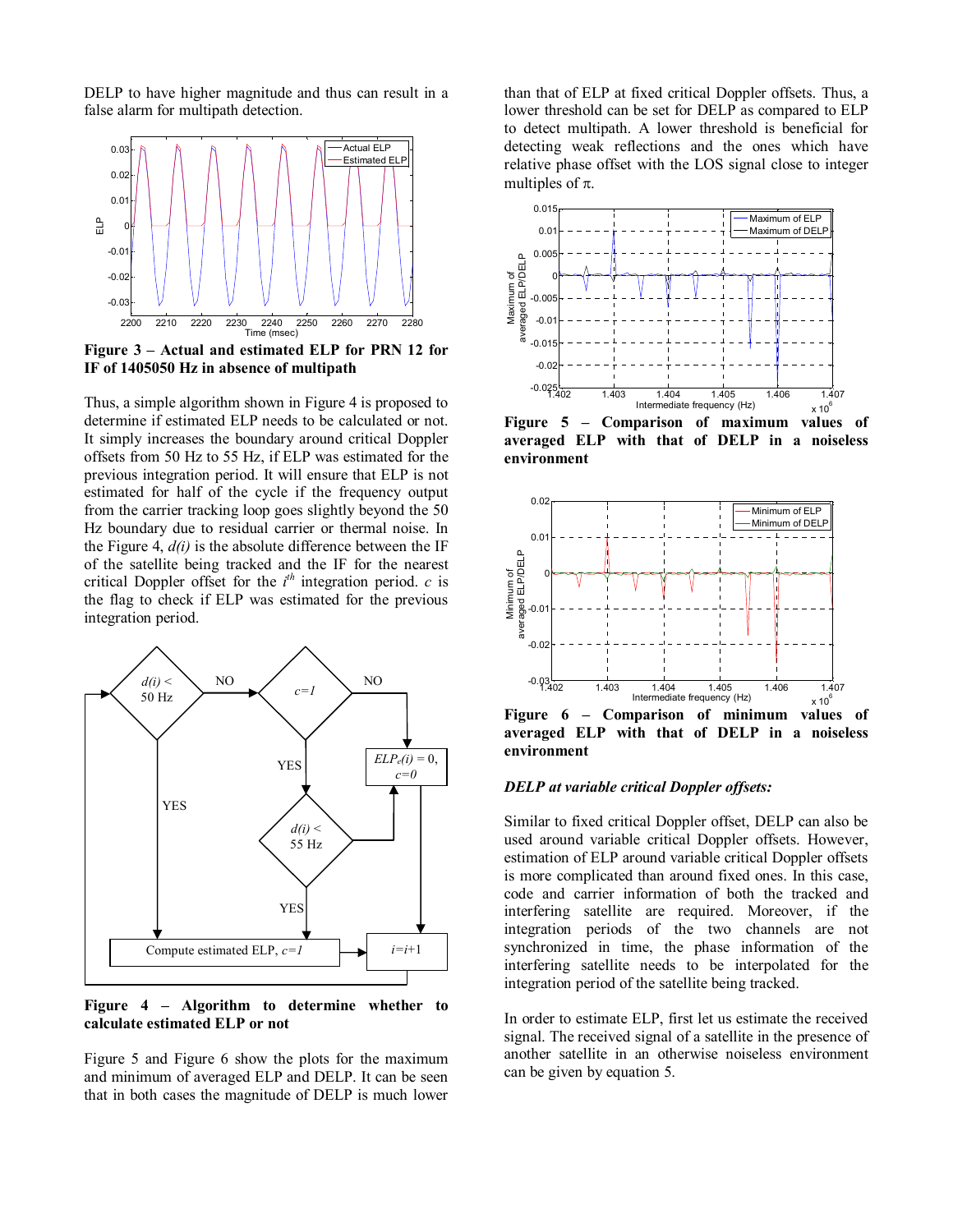$$
R_e(x) = \sin\left(\frac{2\pi f_1}{FS}x + \theta_1\right)c_1(x) + \sin\left(\frac{2\pi f_2}{FS}x + \theta_2 + 2\pi f_2L\right)c_2(x + Lf_o)
$$
\n(5)

where subscript 1 corresponds to the satellite being tracked and 2 corresponds to the interfering one. L is the time difference between the start of integration period for the two signals and  $f_0$  is the code frequency of the interfering satellite. Thus, the estimate of ELP can be given by equation 6.

$$
ELP_e(x) = \tan^{-1}\left(\frac{\sum_{k=0}^{s-1} \left[R_e(x+k)\cos\left(\frac{2\pi f}{FS}(x+k)\right)\right]}{\sum_{k=0}^{s-1} \left[R_e(x+k)\sin\left(\frac{2\pi f}{FS}(x+k)\right)\right]}\right)
$$

$$
-\tan^{-1}\left(\frac{\sum_{k=0}^{s-1} \left[R_e(x+k)\cos\left(\frac{2\pi f}{FS}(x+k)\right)\right]}{c_1(x+k-\varepsilon)}\right)
$$

$$
-\tan^{-1}\left(\frac{\sum_{k=0}^{s-1} \left[R_e(x+k)\cos\left(\frac{2\pi f}{FS}(x+k)\right)\right]}{c_1(x+k-\varepsilon)}\right)
$$
(6)

Similar to the estimation of ELP at fixed critical Doppler offsets, the estimate of parameters on the right hand side of the equation 6 can also be obtained from the code and carrier tracking loop outputs. Then equation 3 can be used to obtain the ELP of the received signal and equation 4 can be used to calculate DELP. Also, DELP can be used instead of ELP within 50 Hz of variable critical Doppler offsets and the algorithm in Figure 4 can be used to determine if estimated ELP needs to be calculated or not.

Figure 7 and Figure 8 show the plots for the maximum and minimum of averaged ELP and DELP for PRN 12 in the presence of PRN 25 in an otherwise noiseless environment. It can be seen that in both cases the magnitude of DELP is much lower than that of ELP at variable critical Doppler offsets. As ELP estimates at critical Doppler offsets require an estimate of the phase of the signal from the satellite being tracked as well as from the interfering one, an error in any one of the tracking loop outputs can cause an erroneous estimate. Not accounting for this, it can be seen that in general the magnitude of DELP at fixed critical Doppler offsets is lower than that at variable ones.



Figure 7 – Comparison of maximum values of averaged ELP with that of DELP for PRN 12 in the presence of PRN 25 (IF=1405150 Hz)



Figure 8 – Comparison of minimum values of averaged ELP with that of DELP for PRN 12 in the presence of PRN 25 (IF=1405150 Hz)

# DELP – IN THE PRESENCE OF MULTIPATH

In the previous section, it has been found that DELP is better than ELP because it is less sensitive to critical Doppler offsets in absence of multipath and thus has lower probability of false alarm. This section analyses DELP in the presence of multipath in the signal of satellite being tracked as well as in the interfering satellite signal. The results are then compared with those obtained using ELP.

#### Multipath in the satellite signal being tracked:

Figure 9 and Figure 10 show the plots for the maximum and minimum of averaged ELP and DELP for PRN 12 in the presence of PRN 25 with multipath added to the PRN 12 signal. It can be seen that the increase in ELP due to multipath is significantly higher than the one because of residual carrier at critical Doppler offsets. However, the ELP value in the presence of multipath is dependant on the relative magnitude and phase of the reflected signal. Whenever the amplitude is lower or the phase is close to an integer multiple of  $\pi$ , the increase in ELP is not that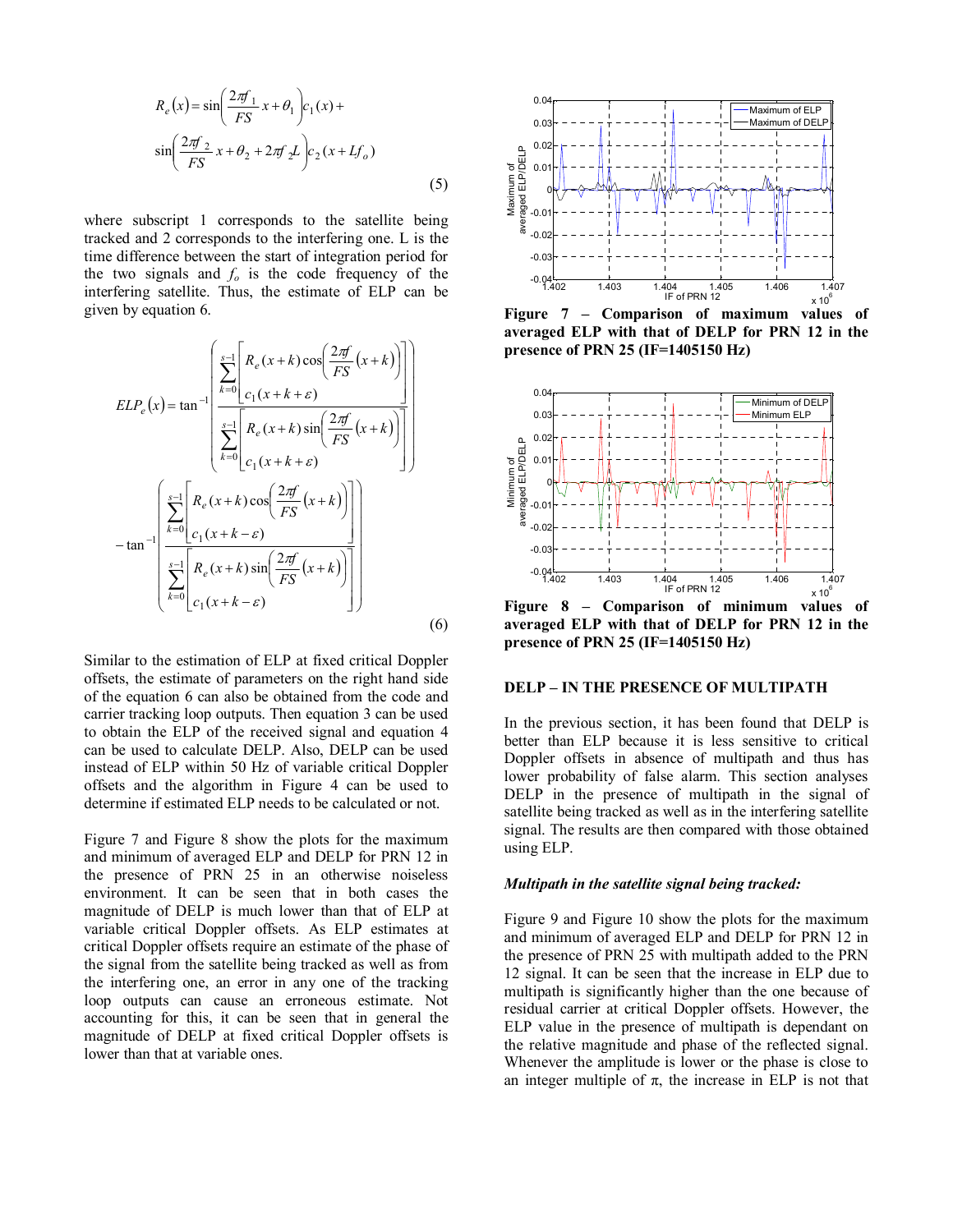significant [3]. Thus, it is always beneficial to keep the ELP threshold for multipath detection lower.

It can also be seen from these plots that both ELP and DELP provide similar increases in the presence of a given multipath. At some critical Doppler offsets, the peak for DELP is larger than that for ELP. However, this deviation is only relevant in absence of multipath, where a detection threshold has to be set. Thus, it can be concluded that although DELP is better than ELP in avoiding false alarm by lowering the detection threshold, their performance in the presence of multipath in the satellite signal being tracked is similar.



Figure 9 – Comparison of maximum values of averaged ELP with that of DELP for PRN 12 in the presence of PRN 25 (IF=1405150 Hz) and multipath in PRN 12 signal with relative amplitude of 0.3 and phase difference of 0.4918π



Figure 10 – Comparison of maximum values of averaged ELP with that of DELP for PRN 12 in the presence of PRN 25 (IF=1405150 Hz) and multipath in PRN 12 signal with relative amplitude of 0.3 and phase difference of  $0.4918\pi$ 

#### Multipath in the interfering satellite signal:

DELP at variable critical Doppler offsets is calculated using tracking loop outputs of the satellite being tracked and the interfering one. An error in these outputs can cause error in the ELP estimation and thus in DELP as well. In the presence of multipath in the signal of the interfering satellite, the carrier phase output of the tracking loop for that signal has an error. This error is lower if the relative phase difference between the LOS signal and the reflected one is close to even integer multiples of  $\pi$ . Usually a receiver is not able to track a signal which has multipath with relative phase difference of odd integer multiples of  $\pi$ .

Figures  $11 - 14$  show the plots for the maximum and minimum of averaged ELP and DELP for PRN 12 in the presence of PRN 25 with multipath added to PRN 25 signal. Figure 11 and Figure 12 show the plots when multipath in PRN 25 signal has a relative phase difference of  $0.4918\pi$  with its LOS signal. It can be seen that at some frequencies, DELP is even worse than ELP as it has higher magnitude. However, ELP and DELP can detect multipath at any phase difference which is not integer multiple of  $\pi$ . Thus, in this case of where multipath in PRN 25 can be detected in its own ELP/DELP calculation, it may be concluded that ELP should be used instead of DELP at variable critical Doppler offsets whenever there is a multipath detected in the interfering satellite signal.



Figure 11 – Comparison of maximum values of averaged ELP with that of DELP for PRN 12 in the presence of PRN 25 (IF=1405150 Hz) and multipath in PRN 25 signal with relative amplitude of 0.3 and phase difference of  $0.4918\pi$ 



Figure 12 – Comparison of minimum values of averaged ELP with that of DELP for PRN 12 in the presence of PRN 25 (IF=1405150 Hz) and multipath in PRN 25 signal with relative amplitude of 0.3 and phase difference of  $0.4918\pi$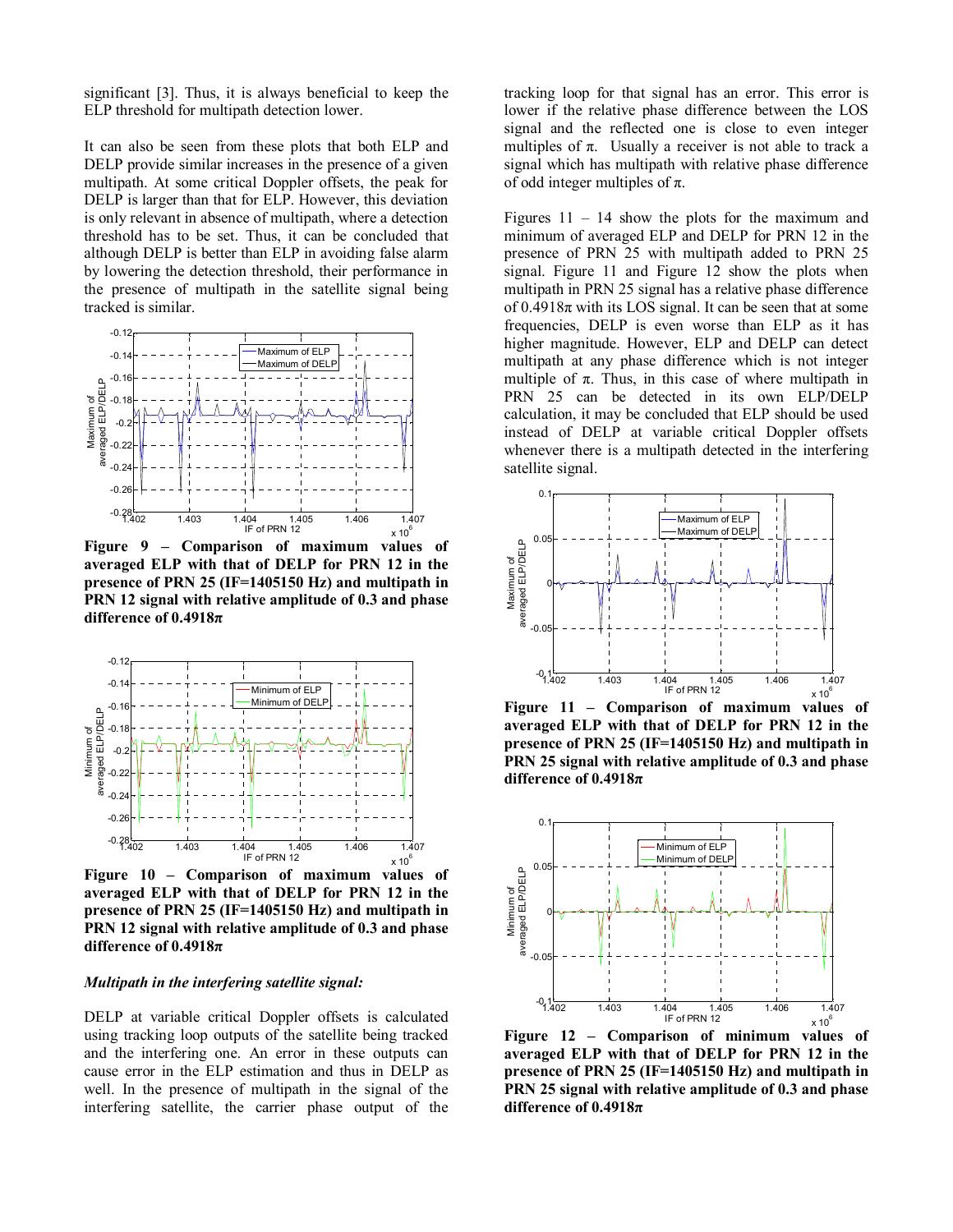Now, let us consider a multipath in the interfering satellite signal with a relative phase difference close to an integer multiple of  $2\pi$  with its LOS signal. In this case ELP/DELP calculated in its own channel would not be able to detect multipath. Figure 13 and Figure 14 show the plots when multipath in PRN 25 signal has a relative phase difference of  $1.9672\pi$  with its LOS signal. It can be seen that DELP in this case is not affected by the multipath and its magnitude at variable critical Doppler offsets is still lower than the ELP.

Thus in this section, it has been shown that DELP is as effective as ELP in detecting multipath in the satellite signal being tracked. It has also been shown that in the presence of multipath in the interfering satellite signal, ELP is better than DELP whenever the relative phase difference of the reflected signal is not close to an integer multiple of  $\pi$ . However, in this case where multipath can be detected in the interfering satellite signal channel and ELP can be used instead of DELP at variable critical Doppler offsets in such scenario.



Figure 13 – Comparison of maximum values of averaged ELP with that of DELP for PRN 12 in the presence of PRN 25 (IF=1405150 Hz) and multipath in PRN 25 signal with relative amplitude of 0.3 and phase difference of 1.9672π



Figure 14 – Comparison of minimum values of averaged ELP with that of DELP for PRN 12 in the presence of PRN 25 (IF=1405150 Hz) and multipath in PRN 25 signal with relative amplitude of 0.3 and phase difference of  $1.9672\pi$ 

#### **CONCLUSION**

This paper identifies fixed and variable critical Doppler offsets for multipath detection using ELP. It then proposes Differential ELP to be used at these Doppler offsets. DELP is a difference of ELP of the received signal and one estimated using the tracking loop outputs. ELP at fixed critical Doppler offsets has been estimated using a mathematical model presented earlier. A similar model for ELP at variable critical Doppler offsets has been proposed in this paper. It has been found that DELP is lower than ELP at these offsets and thus can have a lower threshold for multipath detection.

DELP has also been analyzed in the presence of multipath and it has been shown that DELP has an overall advantage over ELP. It has been found that DELP is as affected as ELP for detecting multipath. Moreover, whenever there is a multipath in the interfering satellite signal which can not be detected using ELP, i.e., the relative phase difference with the LOS signal is an integer multiple of  $2\pi$ , DELP is still better than ELP. However, when there is a multipath in the interfering satellite signal which can be detected using ELP, ELP should be used instead of DELP. It is because of the reason that DELP is calculated using tracking loop outputs, which has a phase error in the presence of the multipath.

# FUTURE WORK

It is intended to further improve the estimation of ELP in future. It can be done by improving the mathematical models for ELP estimation and modifying tracking loops to provide better estimate of the signal parameters. This will be helpful to further reduce the numerical value for DELP at critical Doppler offsets.

Moreover, the effect of multipath in the interfering satellite signal will be analyzed further to develop a robust algorithm to determine when ELP has to be used instead of DELP. It may also be possible to detect multipath in a given channel by analyzing the DELP in another channel.

# **REFERENCES**

- 1. Hatch, R., Knight, J., and Dai, L., "Recent GNSS Developments at NavCom Technology" " in Proc. International Global Navigation Satellite Systems Society (IGNSS) Symposium, Sydney, December 4 – 6, 2007 paper 45
- 2. Mubarak, O. M., and Dempster, A., "Carrier phase analysis to mitigate multipath effect" in Proc. of the International Global Navigation Satellite Systems